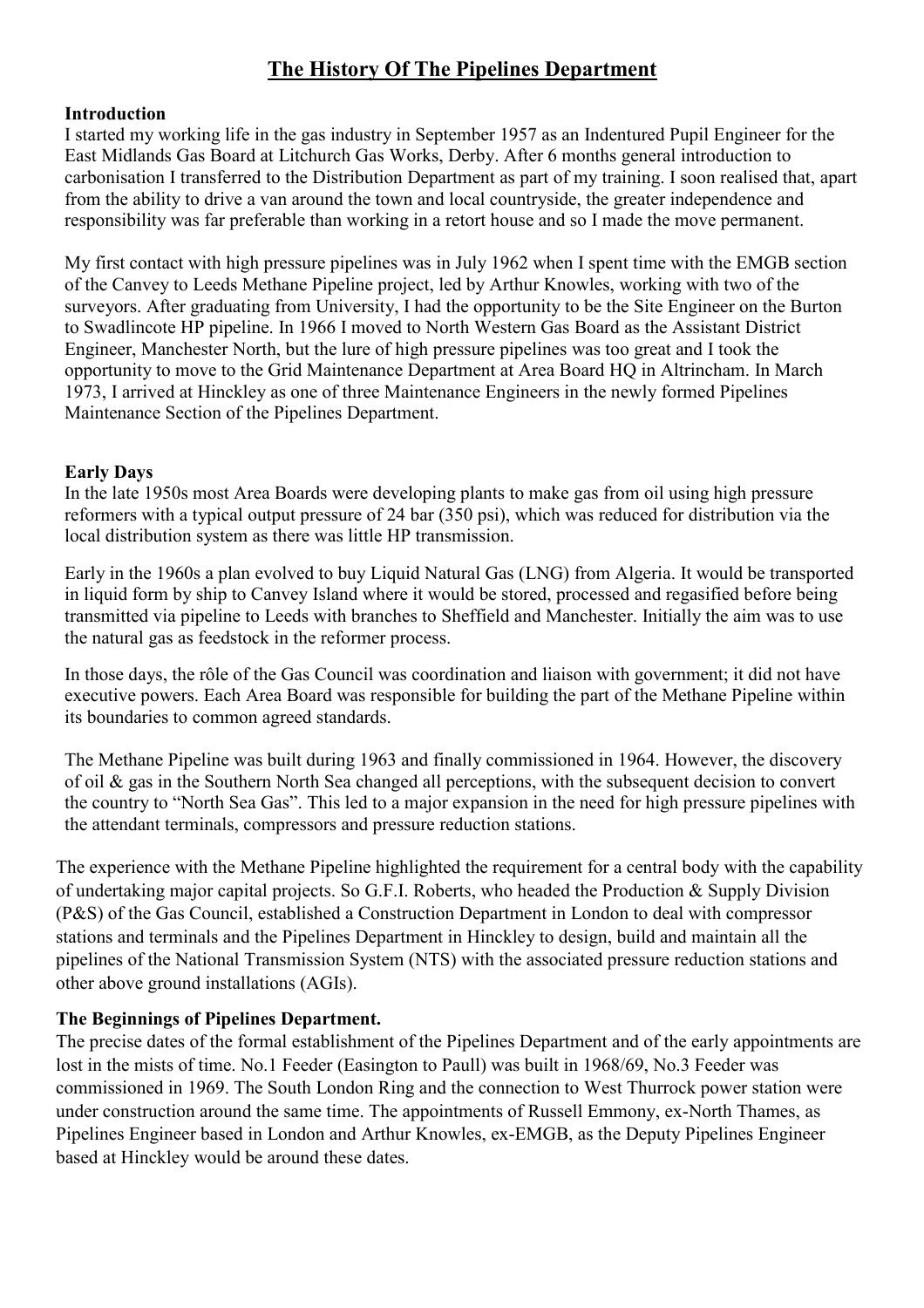My first recollection of the Pipelines Department at Hinckley is in 1970 when the few staff worked in Bleak House, a brick building on the old Hinckley Gas Works whose entrance was directly off the Coventry Road. They were the only representatives of the Gas Council on the site at the time. At this early stage the Project Managers, including Godfrey Wood, Peter Stephenson, Bill McConnachie, Bob Fitch, David Snell and Ted Entecott, reported directly to the Deputy Pipelines Engineer with a Design Section headed by Vic Sutherland, a Welding Section headed by Percy Letchford, a Corrosion Section with Vic Thurley in charge and Noel Tritton leading the Agricultural section for negotiation with landowners.



# [*Taken from a Gas Council Offering Circular for the sale of DM 200,000,000 of Deutsche Mark Bearer Bonds guaranteed by H.M. TREASURY.*

*The Offer described plans for the National Transmission and Storage System as follows: The Gas Council has constructed two shore terminals, one at Easington in Yorkshire and the other at Bacton in Norfolk, for the reception of supplies of natural gas from the North Sea.*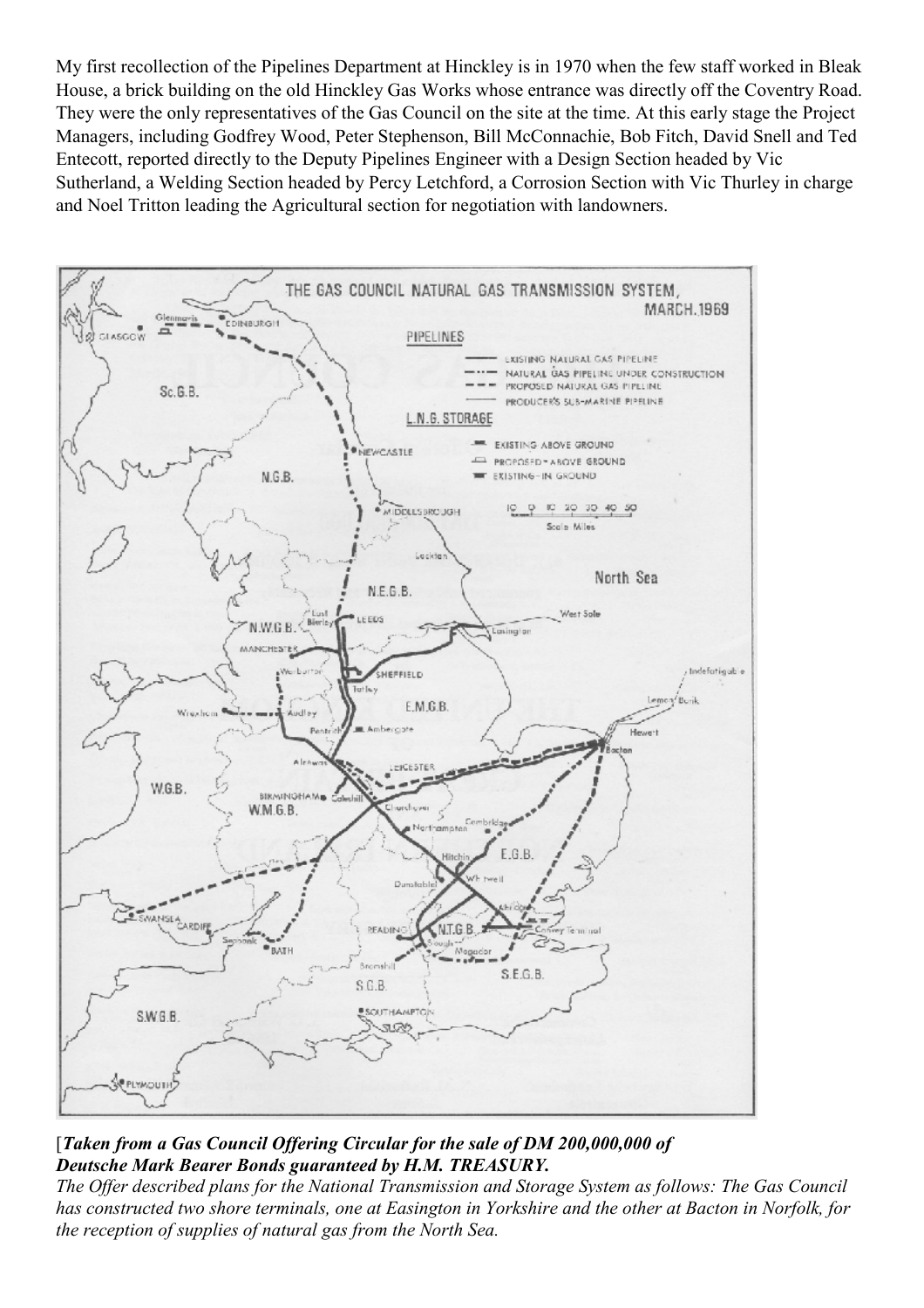*The Gas Council is constructing a high pressure pipeline system which will have a total length of 2,500 miles (about 4,000 km.). The map shows the pipeline system planned by the Gas Council. The Gas Council is constructing four large frozen ground storage units at Canvey for the storage of liquefied natural gas received from Algeria. The quantity of gas stored in this way will be of value in meeting peak loads. Other units for the storage of gas in either liquid or gaseous form will be constructed at strategic points on the pipeline system throughout the country.*]

# **Organisational Development**

The organisation soon evolved to meet the increasing project load. Sometime in 1970 Godfrey Wood moved to Hinckley as the Assistant Pipelines Engineer to set up the Planning Section. This section would be responsible for capital expenditure approvals, purchasing and stores, central acquisition of long lead time items such as pipes and major fittings, contracts and routine administration. Additional Project Managers were appointed.

In 1971 Russell Emmony returned to North Thames as Director of Engineering and Arthur Knowles was appointed Pipelines Engineer. The vacancy caused was filled by Geoff Eccles from WMGB.

November 1972 saw the arrival of David Hamlyn from NWGB to establish the Maintenance Section, the last of the original planned departmental structure. The initial concept was that the Section would undertake all maintenance of the pipelines and AGIs of the National Transmission System (NTS) directly. However, there were major differences in the skills needed for personnel maintaining Transmission installations and pipelines to those of Distribution departments and the old gas works. Increased levels of engineering knowledge and skills were required due to the higher transmission operating pressures. Personnel also needed to be self-sufficient as they worked long distances away from base under little supervision. Due to these differences and the need to have a robust emergency stand-by system, David Hamlyn convinced Arthur Knowles that the actual work should be sub-contracted to Regional Transmission Departments overseen by Pipelines Department engineers. This proved to be a difficult relationship to manage.

When Arthur Knowles retired Geoff Eccles became the Pipelines Engineer and the position of Deputy Pipelines Engineer was not filled. Geoff Eccles remained at Hinckley and closed the London Office, relocating the few London based Pipelines staff.

Around 1973/74 the Frigg gas field in the northern part of the North Sea was being developed. British Gas contracted to buy the large quantities of gas from the field, which meant the construction of a terminal at St Fergus, north of Aberdeen and the necessary pipelines to bring the gas south to the NTS; all by the contract date of 1977.

This meant a huge increase in workload for the department as there were many projects ongoing in the rest of the country. More staff were required, particularly project staff and staff for the Design department. Previously the Project Managers reported directly to the Deputy Pipelines Engineer so, to cope with the extra management workload, Geoff Eccles appointed John Thomas from WMGB as Construction Manager. In turn Bill McConnachie, who was the Senior Project Manager, moved to Perth to take charge of all Friggrelated projects and Peter Stephenson was made Senior Project Manager looking after the rest of the country. In 1976 the Maintenance Section was renamed Pipeline Operations Section to reflect that its responsibilities extended beyond just maintaining regulators and pipelines to all aspects of the pipeline network.

The years from 1975 to 1980 were a busy time for the department but the due date for Frigg gas was met. Activities continued in Scotland and Northern England building additional pipelines and installations.

Around 1980 Geoff Eccles decided to change the responsibilities of the Section Managers. Vic Sutherland moved from Design to Construction, David Hamlyn from Operations to Design and John Thomas from Construction to Operations. However, after about 9 months John Thomas transferred to Plant Operations department as Terminal Operations Manger and I became the Pipelines Operations Manager.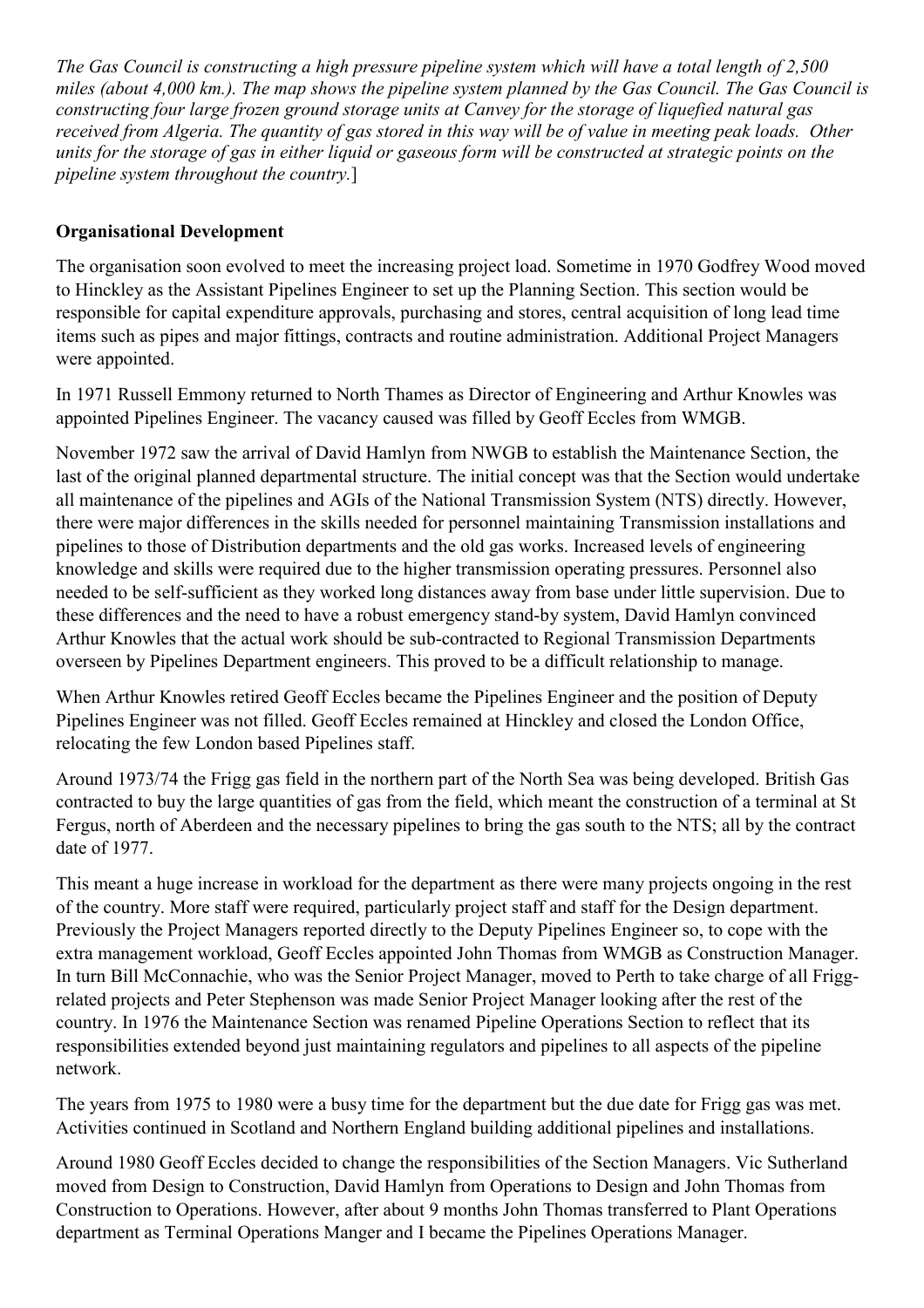Sometime early in the 1980s Geoff Eccles was appointed Deputy Chairman of the Eastern Region. The position of Pipelines Engineer was not filled. The Section Managers continued to run the department through a Coordinating Committee. When Vic Sutherland retired in 1989, I transferred to the Construction Section and Phill Jones took over as Operations Manager. The department continued to operate in this manner under what became known colloquially as the "Gang of Four" until 1992 when the post of Pipelines Engineer was filled and Colin Higgins arrived from Offshore Construction.

# **Demise**

There were several corporate identities after the privatisation of British Gas, first Lattice then Transco. Within Transco separate business units were established prior to demerging.

Pipelines came under the Construction Division. Sometime in 1992 the Pipelines Operations section was transferred and merged with the Plant Operations Department. The remainder of the Pipelines Department was left in the Construction Division. Groups were established under Business Managers that matched the main business units. The project staff from the London-based Construction Department merged with those from Pipelines to cover all types of projects.

During this period of change staff numbers were significantly reduced giving great uncertainty to the younger ones who wanted to continue working. To maintain the projects new ways of working were implemented with joint contractor/Transco teams managing the contracts.

I left the Company in July 1994 under the voluntary redundancy scheme. I understand that the Construction Division continued for a while and relocated its head office to Reading only to be closed down after a short period.



# **[Taken from the British Gas plc Offer for Sale, 1986. See also the Appendix.]**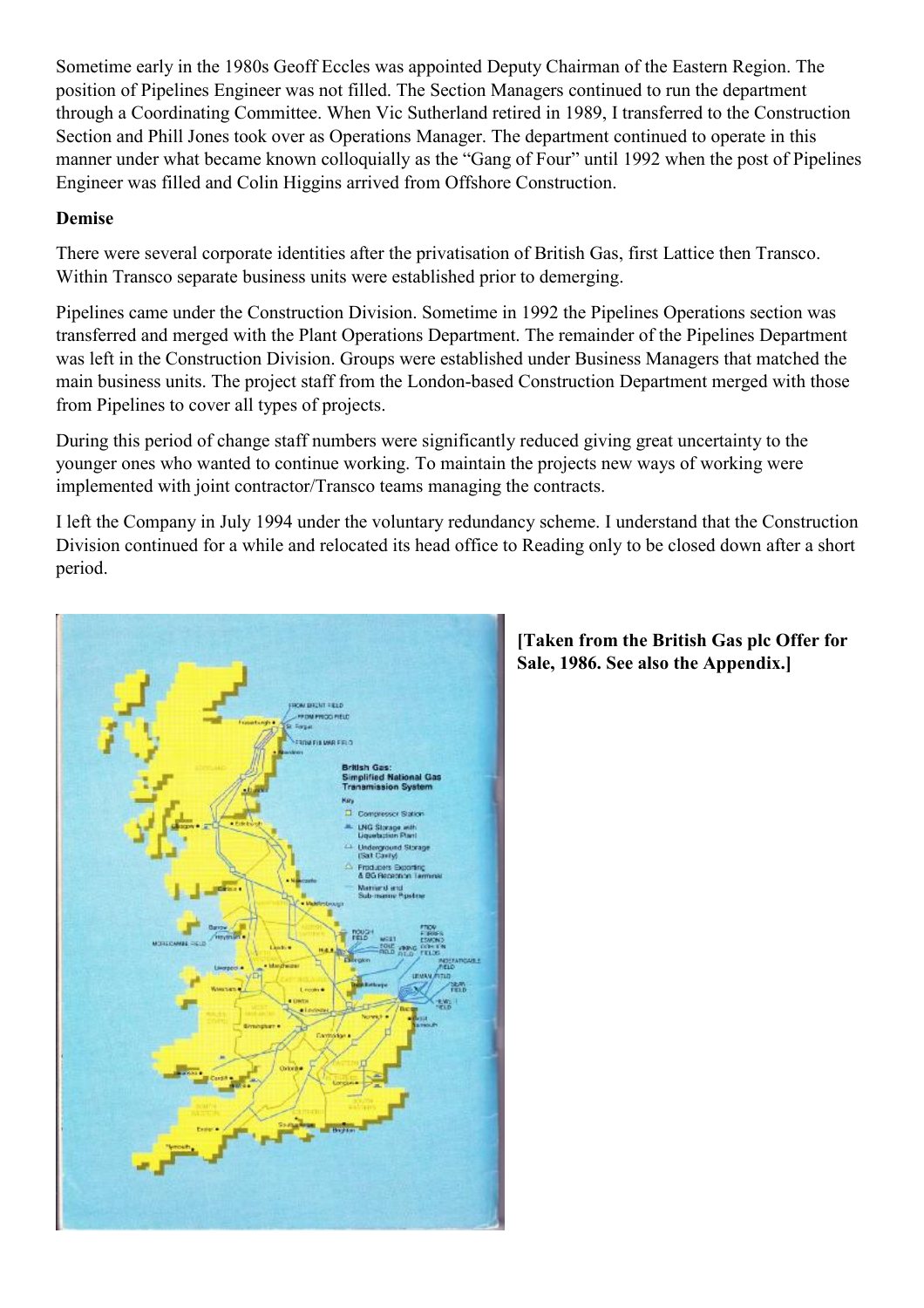**Successes and Failures** Pipelines had to be laid in all sorts of ground conditions, across rivers and estuaries. To overcome any problems new techniques or technology were developed. Some of these are listed below in no particular order:

\* Pipelines are constructed in accordance to a standard. The standard adopted for the Methane Pipeline in 1963 was based on American practice. In 1965 this was adapted for UK situations and published as a series of recommendations by the Institution of Gas Engineers (IGE), now the Institution of Gas Engineers & Managers (IGEM). After further experience and research by the Engineering Research Station (ERS) these were revised and published as IGE/TD/1 in 1970 & 1971. Developments and research continued over the years with Edition 2 published in sections from 1977 to 1984; Edition 3 in 1993 and Edition 4 in 2001. The document continues to exist in further revised forms. At all stages engineers from Pipelines Department participated in or led the development work as well as the hard graft of drafting text. It is true to say that they made significant contributions to the document that is widely accepted as a major international standard.

\* The 600 mm (24") diameter pipeline near Yarm, near Stockton-on -Tees suffered catastrophic failure as it was being pressurised with gas during the commissioning process. The subsequent investigations showed that the pipe wall had been damaged by a mechanical excavator whilst the trench was being backfilled. Although the damage had not penetrated the wall, as the pressure increased the strain became too great, so the pipe failed. The work had been carried out after the high level pressure test which is undertaken to prove structural integrity. As a consequence, any pipeline that had been tested was subsequently treated as being "operational" even though it had not been commissioned and any activity was controlled by a "Permit to Work" system.

\* Another development with ERS was "High Level Testing" pipelines before commissioning. Early standard practice was to test the pipe hydraulically to 1.5 or 2 times design pressure. Research showed that increasing the test pressure to the equivalent of 105% of the Specified Minimum Yield Strength (smys) for the steel eliminated the probability of failure from defects in the pipe wall caused by manufacture or during the construction process.

\* Research work by ERS and steel manufacturers developed stronger materials that were resistant to catastrophic failure and had higher strengths. This allowed the required wall thickness for any particular operating pressure to be reduced thus saving cost in materials and in handling during the construction phase. Additionally, larger diameters became possible, increasing throughput for minimal increase in capital cost.

\* Close links evolved with the Engineering Research Station and subsequently with the On-line Inspection Centre (part of British Gas). Joint activities included the development of: the operational aspects of running the "On-line Inspection vehicle" otherwise known as the "Intelligent pig"; the ability to weld fittings onto an operational pipeline without taking it out of service or reducing pressure; techniques to repair the pipe wall damaged by mechanical machinery that did not cause a leak. These included the dressing out of the damage, the installation of a repair sleeve over the damaged area, initially fixed by welding but latterly using an epoxy resin.

\* The department was at the forefront in the development of computer systems. Software systems were introduced over the years: to provide a control of maintenance activities on the pipelines and AGIs. This included an inventory of equipment at all sites and gave notice of any planned activity to the Central Control staff in London (also at Hinckley Operational Centre (HOC)) and to the relevant Maintenance Section engineers; Computer Assisted Drafting (CAD) for the Design department to speed the design process and production of the necessary drawings; Computerised surveying techniques which reduced manual calculations and fed results into the CAD system; the development of the National Pipeline Maintenance Centre at the disused EMGB gas works at Ambergate.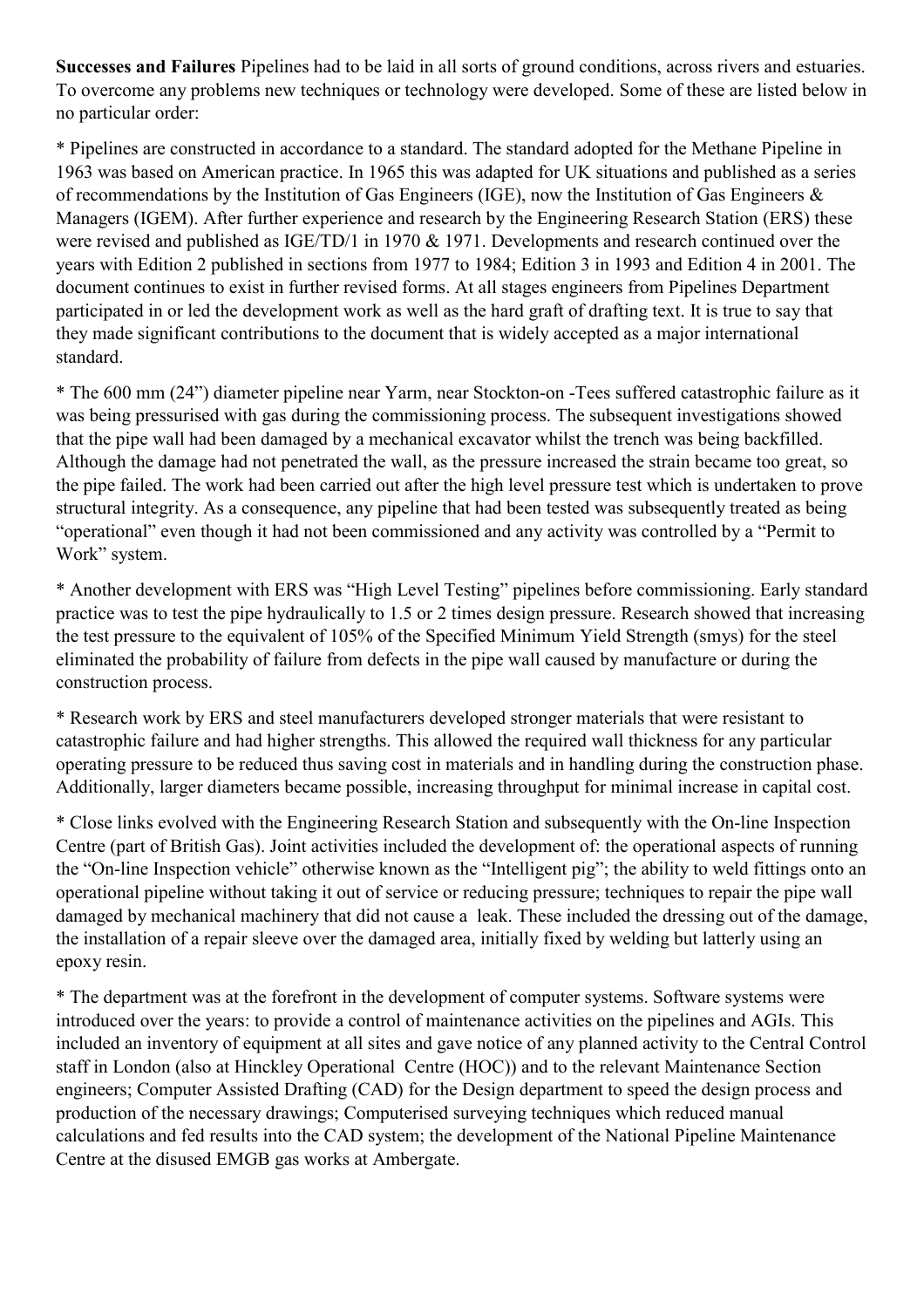Managing the growing NTS it became apparent that the department needed the ability to undertake emergency repairs to the system. Whilst the Department owned some high pressure "stopple" equipment it did not have the skills to undertake the work and used specialist contractors. The decision was made to bring the activity "in-house" to provide a service to all regions and the NTS. For the first time a process was agreed to recharge the costs incurred to the user on a quasi-commercial basis.

The Centre soon became a "centre of excellence" for under-pressure work on high pressure pipelines, later extended to all pressure ranges, welding on live pipelines, the operational aspects of on line inspection and general pipeline repairs on an emergency basis.

\* Over the years, project staff learnt valuable lessons about the need to properly reinstate the land, because this minimised compensation claims from farmers. Mixing of top soil with sub-soil caused significant claims from farmers for loss of output, so it became standard to keep the top soil layer separate from the sub-soil when excavating the trench and returning them in the right order.

\* From very early days it was soon realised that working over fields in the winter destroyed the quality of the soil, causing large claims for compensation. So it became normal practice to cease pipelining activities between October and March.

\* An example of note is the pipeline across Chat Moss just north of the Manchester Ship Canal near Warrington. The route crossed a market garden area which produced rhubarb on a commercial basis. Unbeknown to the project staff, it takes many years for a rhubarb bed to regain its productivity if disturbed. Significant compensation had to be paid before all was well again. The lesson learnt was "never cross a rhubarb patch"!

\* The condensate produced during the processing of the gas to/from the Rough Field was sold and this necessitated a 150 mm (6") pipeline to be laid from Easington to the process plant on the south side of the River Humber. Instead of crossing the River Humber in the traditional manner, which would have been expensive and have risked damage to the small diameter pipe, a decision was made to reuse an existing 600 mm (24") crossing that was no longer in commission. After proving that the 600 mm pipe was sound and intact, the 150 mm pipe was pulled through on spacers. This was a much cheaper and safer solution.

\* In 1969 during the planning process for the "South London Pipeline" it was obvious that the route would cross the proposed M25 motorway and that it would be laid before the motorway was constructed. Joint agreement was reached between British Gas and the Ministry of Transport that the pipeline would be built in a sleeve which would then be incorporated into a bridge over the M25 at the crossing point. The motorway was finally built in 1975 with the bridge constructed around the operational pipeline, with all the attendant problems. This unique approach was cost effective as it saved the pipe being laid at excessive depths as the proposed road was in a deep cutting.

\* The Corrosion Section also led the way in its field. Having been party to the departmental initiative to put pipes crossing roads within sleeves to protect them from damage from other utilities, a trial was initiated to measure the protection a pipe received from the Cathodic Protection system when it was inside a sleeve. The results showed that no protection was achieved, so changes in road crossing design resulted. Initially the annulus between the carrier pipe and the sleeve was filled with nitrogen. Because of the ongoing problems of maintaining the gas pressure 30% smys "thick wall" pipe was used which negated the need for a sleeve. Engineers from the Section also led the development of alternatives to the coal tar wrapping used to protect pipes from external corrosion. This culminated in the adoption of an epoxy coat.

\* Until 1973 Central Control, based in London, managed the contract for aerial surveying of the National Transmission pipeline system by helicopter. Once the Maintenance Section became established it took over these responsibilities. Over the years survey results were compiled to monitor cost effectiveness. Several trials were undertaken using various fixed wing planes, including a very odd "bug - eyed" looking Optica with a large front dome.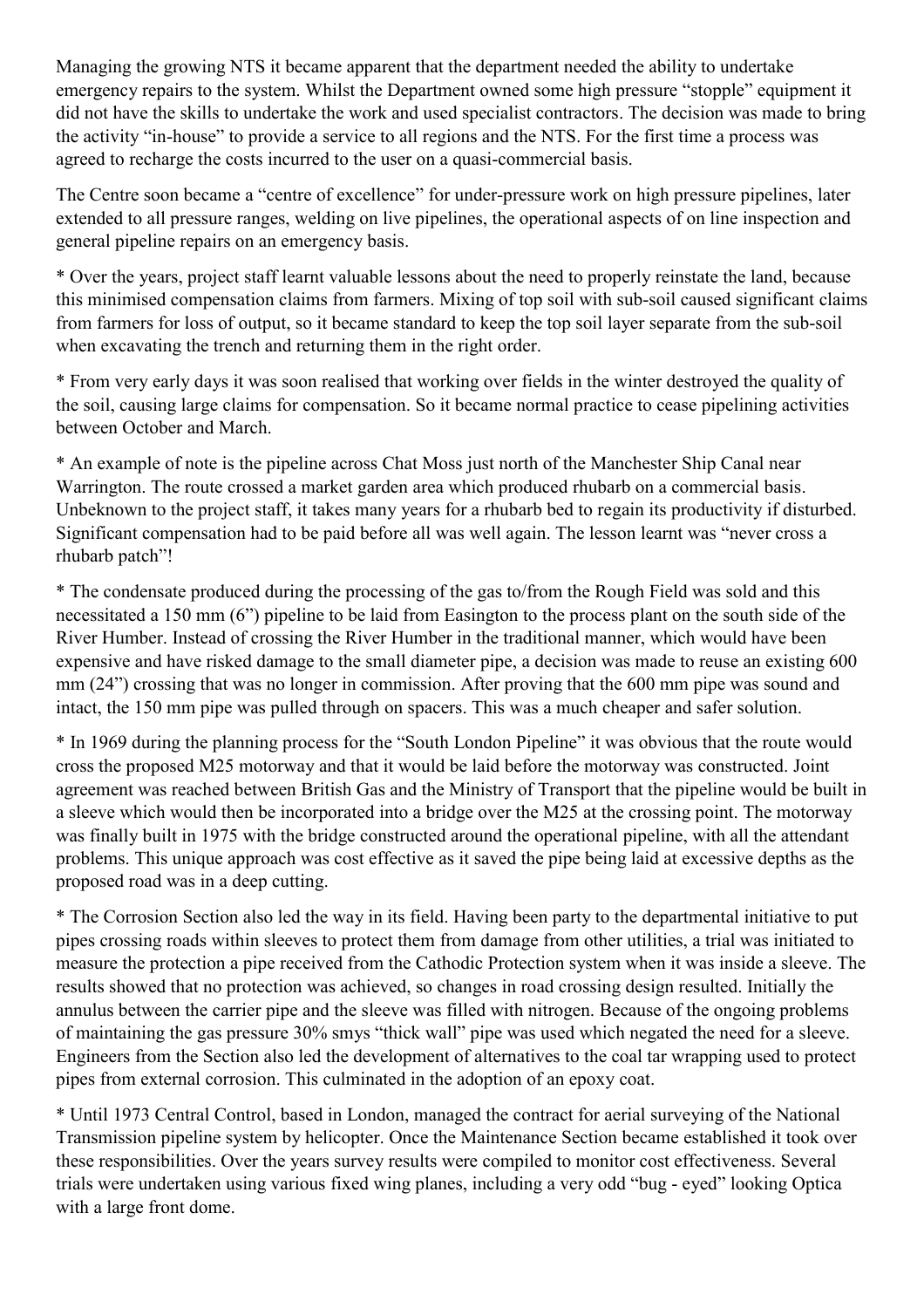Another trial used a fixed wing plane to photograph the route with interpreters subsequently using photogrammetric techniques to check for any infringements. However, no change was made to the general practice of survey from helicopter.

It was the responsibility of the Pipelines Dept. to design, build, commission and oversee the operation and maintenance of all the pipelines and associated above ground installations for what became an extensive integrated pipeline system. It was a "One stop shop" which became recognised as a world leader.

## **People**

Many hundreds of people contributed to the overall successes during the 25 years the Department was active at Hinckley and the various fixed or temporary offices around the country. The main managers have been mentioned but it is impossible to name everyone I can remember or whose names have been mentioned to me during my research for this piece without the grave danger of upsetting all those who are not listed.

## **Epilogue**

The British Gas Pipelines Department played a very important role in the expansion of natural gas throughout the country and built a system that has played a major part in the UK economy. All the people involved should feel very proud of their achievements when they look back on their time in "Pipelines".

I thank all those who answered my questions and contributed information. In some cases, I had different dates suggested for the same event. I have had to approximate some dates as I have not been able to confirm them. So if I have selected the wrong date or quoted any incorrect information, I apologise.

**Robin Knott 2015 Pipelines Department 1973 to 1994**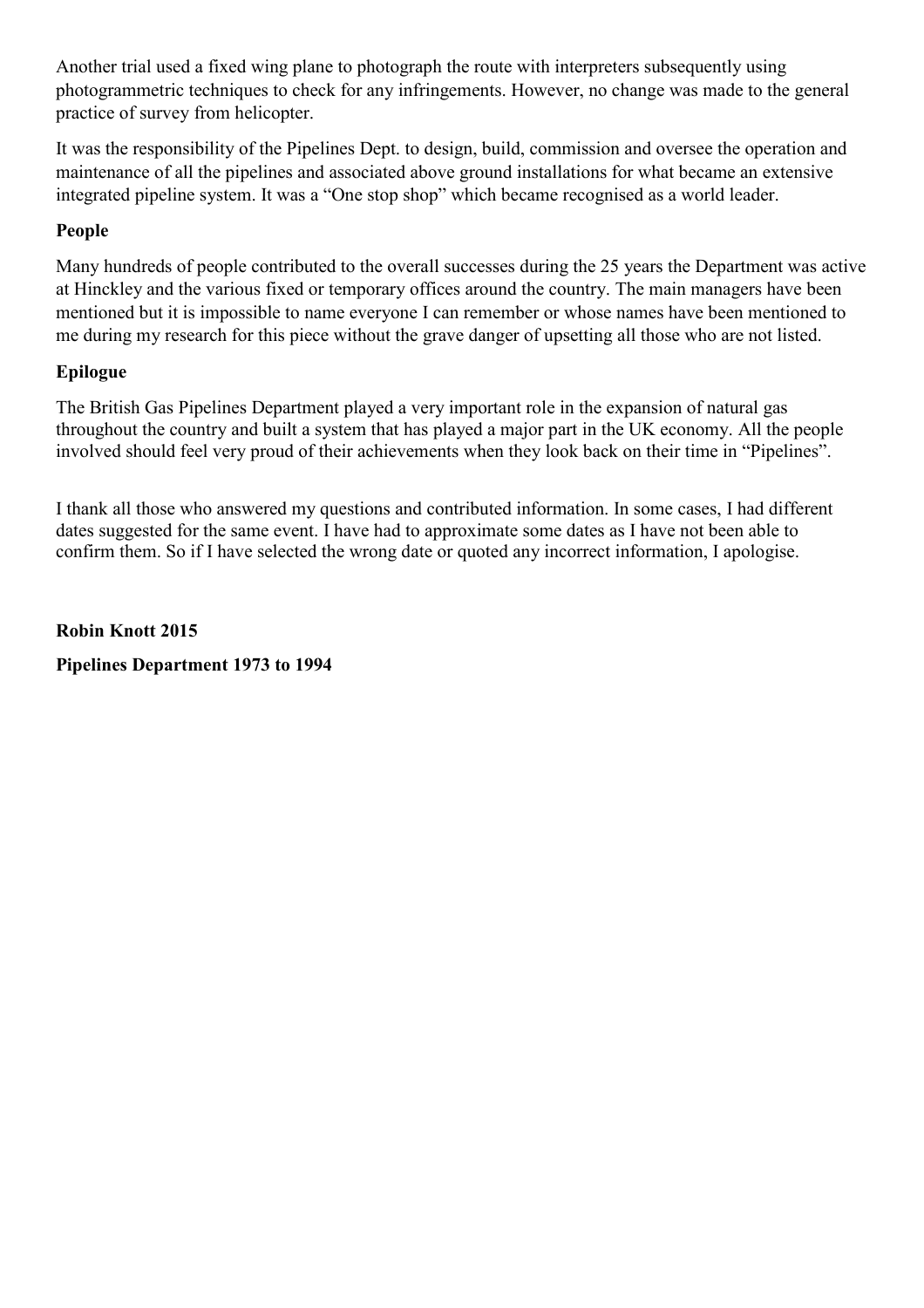### **APPENDIX**

# **Extract from the British Gas plc Offer for Sale of 4,025,500,000 Ordinary Shares, 1986.**

# **5. The supply network**

The supply network consists of high-pressure pipelines for bulk transmission of gas and low-pressure mains for local distribution, together with seasonal supply and gas storage facilities.

(a) The transmission and distribution systems

Natural gas is delivered by producers to five coastal terminals where, after treatment and measurement, it passes into the national transmission system. The national transmission system carries the gas, in large volumes and at high pressure, from these coastal terminals to over 100 locations spread around Great Britain, where it passes into the regional transmission and distribution systems.

The national transmission system consists of some 3,300 miles of pipeline in sizes of up to 42 inches in diameter, operating at high pressure (up to  $1,100$  lbf/in<sup>2</sup>). Fifteen compressor stations have been constructed at various points in the system to restore pressure losses during transmission, thereby increasing the capacity of the pipelines. The compressors are driven by industrial derivatives of high-powered aircraft gas turbines such as Rolls-Royce Avons and RB--211s. Gas then passes into the regional transmission system, which comprises approximately 7,650 miles of high-pressure pipelines. These convey the gas to the main centres of demand.

At these centres gas passes from the regional transmission system to the distribution systems through pressure reduction stations. The pressure is then reduced progressively until the gas reaches customers' meters through individual service pipes, normally at around 0.4 lb/in<sup>2</sup>. The distribution systems consist of some 135,000 miles of low-pressure mains ranging from 2 inches to 48 inches in diameter and there are individual service pipes to nearly 17 million customers. British Gas attaches particular importance to the safety and security of supply of the transmission and distribution systems. It applies standards and codes of practice to cover the engineering procedures and activities of the system such as design, materials, methods of construction, testing, commissioning, inspection and maintenance. These standards and codes are based on British or International standards as appropriate and include codes published by the Institution of Gas Engineers.

The transmission and distribution systems are also inspected regularly and routine maintenance is carried out to ensure safe, reliable and economic operations. An increasing number of transmission pipelines are inspected periodically from the inside using on-line inspection units developed by British Gas. A service is maintained 24 hours a day to deal with any plant or mains failures, Public reports of gas escapes or other emergencies. British Gas believes that the transmission pipelines and distribution mains are in satisfactory condition and adequate in all material respects.

In order to ensure that the distribution mains remain in satisfactory condition. British Gas is carrying out a programme to replace certain categories of these mains. Until the l960s distribution mains were predominantly made of cast iron. While many of these mains remain in good condition, a high and increasing proportion of new and replacement distribution mains laid in recent years has been made of medium density polyethylene and virtually all service pipes are now laid using this material. The replacement programme has mainly involved the replacement oi cast iron mains in higher risk locations and was accelerated in the ten years ended 31st March, 1986. In this period a total of 19,300 miles of cast iron mains was replaced. Cast iron currently accounts for approximately 58 per cent. of distribution mains in use and polyethylene for 22 per cent. The continuing programme is expected to result in a further 8,700 miles of distribution mains being replaced over the next five years.